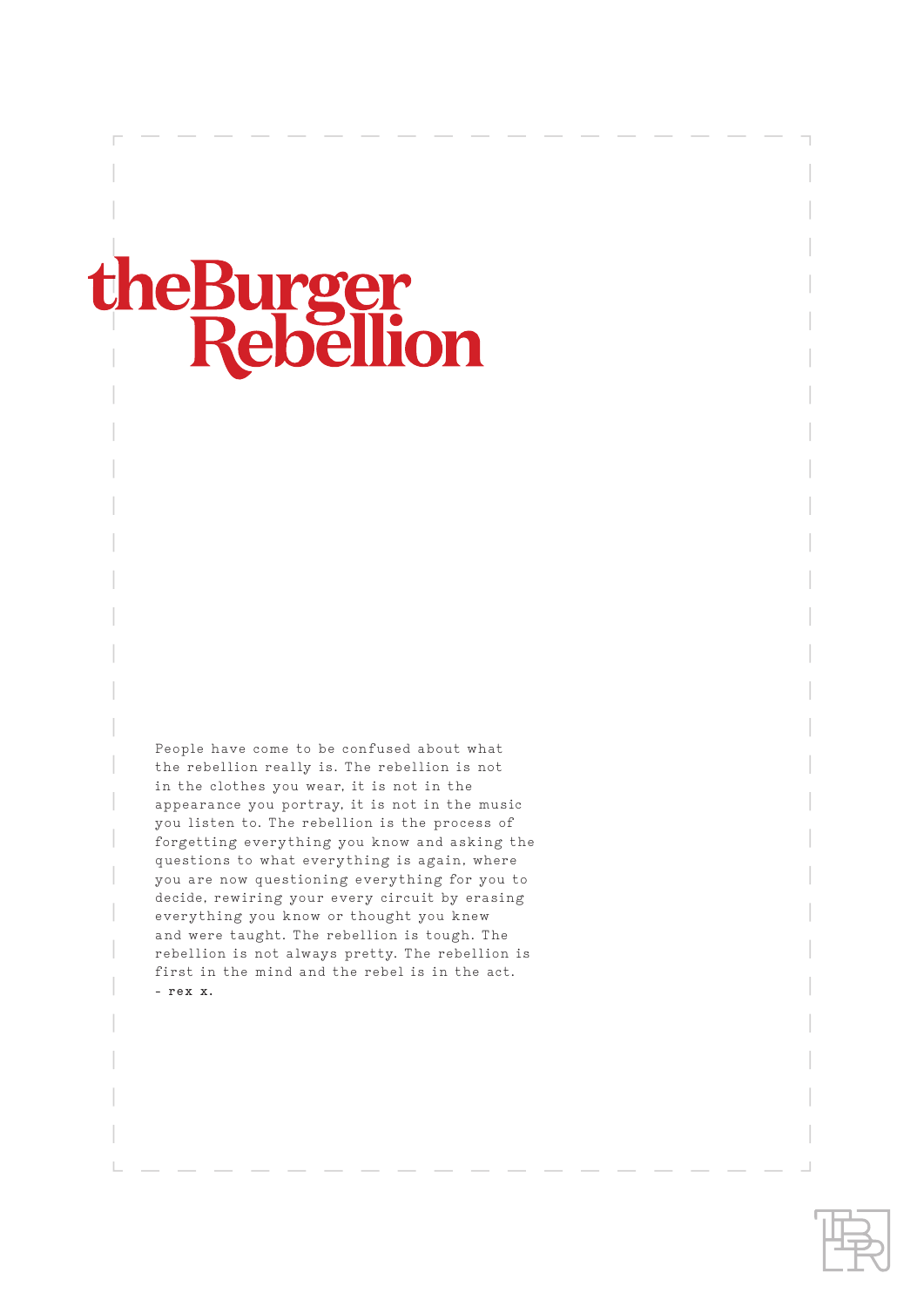#### *The* **40/40/20 RATIO**

Opinions vary greatly on what makes a good burger blend! Over many years of cooking and more importantly, eating burgers, we have discovered a combination that stands out above all.



#### **40% RIVERINE DRY AGED BRISKET**

From the breast and flank of the beast the brisket comes in two parts, the flat cut and the point cut. We use both for its ideal marbling, flavor and outstanding consistency. Raised in open pasture in this lush, temperate Riverine region of Australia.



#### **20% DRY AGED PORK BELLY BACON**

Due to its high fat content, the pork belly bacon adds a salty flavor and allows the burger blend to remain juicy and tender throughout the entire cooking process.



#### **40% PREMIUM GRASS FED BLACK ANGUS CHUCK**

The chuck section comes from the shoulder and neck of the beast and has some of the most flavorsome beef on offer. Black Angus has a proven reputation for unrivalled quality and excellence.

#### **THE BEER**

Moorebeer Brewing Co is a local pair gaining traction because of their commitment to serve locals the best quality beer available with no compromises. You can't buy their beer in bottleshops or large commercial pubs, just a growing number of locally run venues like ours and only on tap. Their philosophy is to deliver beers full of flavour in the freshest possible state straight from the brewery tanks to local venues. They have a core range of beers that we rotate including; Copycat – Session Pale Ale, Gold Digger – Golden Ale & Larrikin – Aussie Lager and from time to time they also provide us with some of their concept beers to experiment with burger pairings. Moorebeer Brewing Co is located Merrigal Road in the industrial area where they ahve establish a fixed brewhouse. We support them one Moorebeer at a time.



We feel that to get the best from a burger for flavour and texture it needs to be char grilled end of story.

#### **THE BUN**

A lot must be considered when assessing the perfect burger bun, although harshly subjective there are a few tell tale signs one should look out for. When you bite through a burger in the perfect bun, the result should be like looking at a cartoon image of a surfboard that has been precisely bitten by a shark, a clean outline with no shifting of ingredients. We feel the prefect bun must be soft, light and fresh. Toasted on the inside to caramelise the sugars in the bun and seal the bread so it doesn't take on any moisture.

# theBurger<br>Rebellion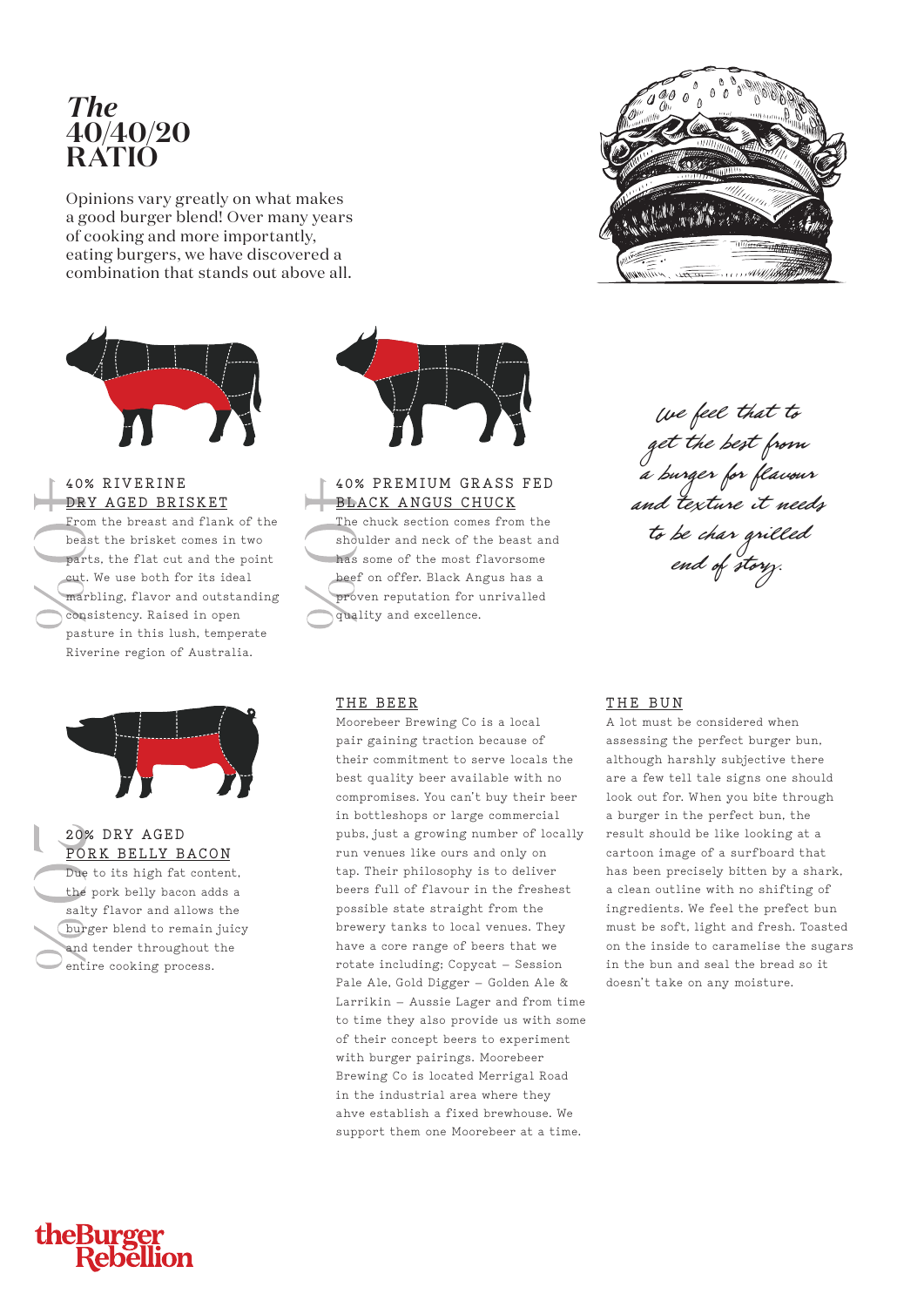# **Burgers+***more*



**PLEASE ORDER AT THE COUNTER**

**PLEASE ORDER AT THE COUNTER** 

## **COMBO DEALS**

**Add soft drink + small chips / 6 | Add beer or wine + small chips / 8 | Swap for sweet pot chips or onion rings / 2**

| <b>GF</b> Gluten Free Bun Upon Request / $3 \cdot V$ Vegetarian                                                                                                                                                                       |    | <b>DOUBLE IT UP \$5 · TRIPLE BYPASS \$10</b>                                                                                                                                              |                          |                      |
|---------------------------------------------------------------------------------------------------------------------------------------------------------------------------------------------------------------------------------------|----|-------------------------------------------------------------------------------------------------------------------------------------------------------------------------------------------|--------------------------|----------------------|
| <b>BURGER BOWL of</b> $ $ Any burger. No bun in a bowl.                                                                                                                                                                               |    | <b>CHIPS / SIDES</b>                                                                                                                                                                      | SΜ                       | LG                   |
| <b>LOADED BACON + EGG</b> $\sigma$ F   Cheddar Cheese, baby spinach,<br>tomato, herb mayo & tomato relish. *Add avocado/2                                                                                                             | 10 | Crunchy chips<br>Sweet potato chips GF<br>50/50 half of each chips                                                                                                                        | $\overline{4}$<br>5<br>5 | 7<br>11<br>9         |
| <b>OLD SCHOOL CHEESE <sup>or</sup></b>   Chargrilled beef with cheddar<br>cheese, tomato relish, honey mustard mayo & zucchini<br>pickle. *Add bacon / 3                                                                              | 12 | Fried onion rings<br>Chilli cheese fries<br>Loaded chilli cheese fries                                                                                                                    | 5<br>8                   | 11<br>12             |
| <b>CHICKPEA, RED LENTIL + QUINOA <math>G</math>F/V</b>   Spiced red lentil,<br>chickpea & sweet potato patty with a quinoa, carrot,<br>coriander, cucumber salad with lime aioli & mango<br>chilli jam. *Vegan - no aioli + in a bowl | 14 | with bacon and aioli<br>Fried chicken wings<br>*Choice of smokey BBQ or hot chilli<br><b>SALADS *ALL GF</b>                                                                               | 10<br>8                  | 14<br>13             |
| <b>MUSHROOM + HALOUMI <math>\frac{G_F}{V}</math></b> Roasted garlic & thyme<br>field mushroom with grilled haloumi, seasonal salad<br>with relish, honey mustard mayo. *Vegan - no mayo -<br>no haloumi + in a bowl                   | 14 | Quinoa, sweet potato, haloumi<br>Baby spinach, feta, pepitas,<br>sundried tomatoes & olives<br>Rocket & red chilli slaw<br>Seasonal green salad                                           | 10<br>8<br>6<br>6        | 14<br>12<br>10<br>10 |
| <b>SOUTHERN FRIED CHICKEN of   Coated fried chicken breast</b><br>with pickles, lettuce, tomato sliced jalapeños and TBR<br>special sauce. * Add bacon / 3                                                                            | 14 | Minted green apple slaw<br>SAUCES / 2 *ALL GF                                                                                                                                             | 6                        | 10                   |
| <b>PULLED PORK of</b>   Jamaican Jerk pulled pork with<br>Caribbean coleslaw & grilled sweet cinnamon pineapple<br>& lime aioli. *Double it up / 5                                                                                    | 15 | Lime aioli   Mango chilli jam<br>Herb mayo   Smokey BBQ<br>Honey mustard mayo   Tomato relish                                                                                             |                          |                      |
| SWISS CHICKEN <sup>GF</sup>   Marinated chargrilled chicken with<br>Swiss cheese, tomato, baby spinach, sun dried tomato &<br>cashew pesto & aioli. *Add avocado/2                                                                    | 15 | <i>*The Burger Rebellion Special Sauce</i><br><b>EXTRAS</b>                                                                                                                               |                          |                      |
| <b>CHEESE + BACON</b> $\sigma$ <sup>F</sup>   Chargrilled beef with cheddar<br>cheese, caramelised onion, bacon, beetroot chutney,<br>tomato, lettuce & herb mayo. *Add pineapple/2                                                   | 16 | Beef, lamb, chicken, pork / 5<br>Chickpea patty or field mushroom / 4<br>Bacon or haloumi / 3<br>Egg, avocado, jalepeño slices, pineapple,                                                |                          |                      |
| HOT RUBBED CHICKEN <sup>of</sup>   Hot rubbed chargrilled chicken<br>with cheese, bacon, rocket & red chilli slaw, mango<br>chilli jam & lime aioli. *Swap grilled with southern<br>fried chicken.                                    | 16 | any cheese, salad or slaw / 2<br>GF - Gluten free bun / 3<br><b>LITTLE KIDS' SLIDERS / 8</b>                                                                                              |                          |                      |
| <b>BBQ BEEF + BACON</b> $\sigma$ F  Chargrilled beef with cheese,<br>caramelised onion, bacon, fried egg, smokey BBQ sauce,<br>lettuce, tomato & mayo. *Add onion rings / 3                                                           | 16 | *Comes with a handful of chips<br><b>GRILLED CHICKEN</b> with cheese, lettuce & mayo<br><b>GRILLED BEEF</b> with cheese, tomato sauce<br><b>BACON &amp; EGG</b> with cheese and BBQ sauce |                          |                      |
| <b>FAT LAMB + FETA <math>\sigma</math>F</b>   Grilled Riverine peppered lamb<br>with Danish feta, beetroot chutney, minted green apple<br>slaw, herb mayo. *Add avocado/2                                                             | 16 | <b>KIDS' BURGER REGULAR SIZE / 10</b><br><i>*Without chips</i>                                                                                                                            |                          |                      |

FOR COELIACS + ALLERGIES All of our gluten free products are cooked with the same equipment as other menu items and therefore we cannot guarantee complete segregation. However we make nearly everything on site, so just ask!

FURTHER VEGO OPTIONS Substitute meat on any burger for mushroom, vegetarian pattie or haloumi.